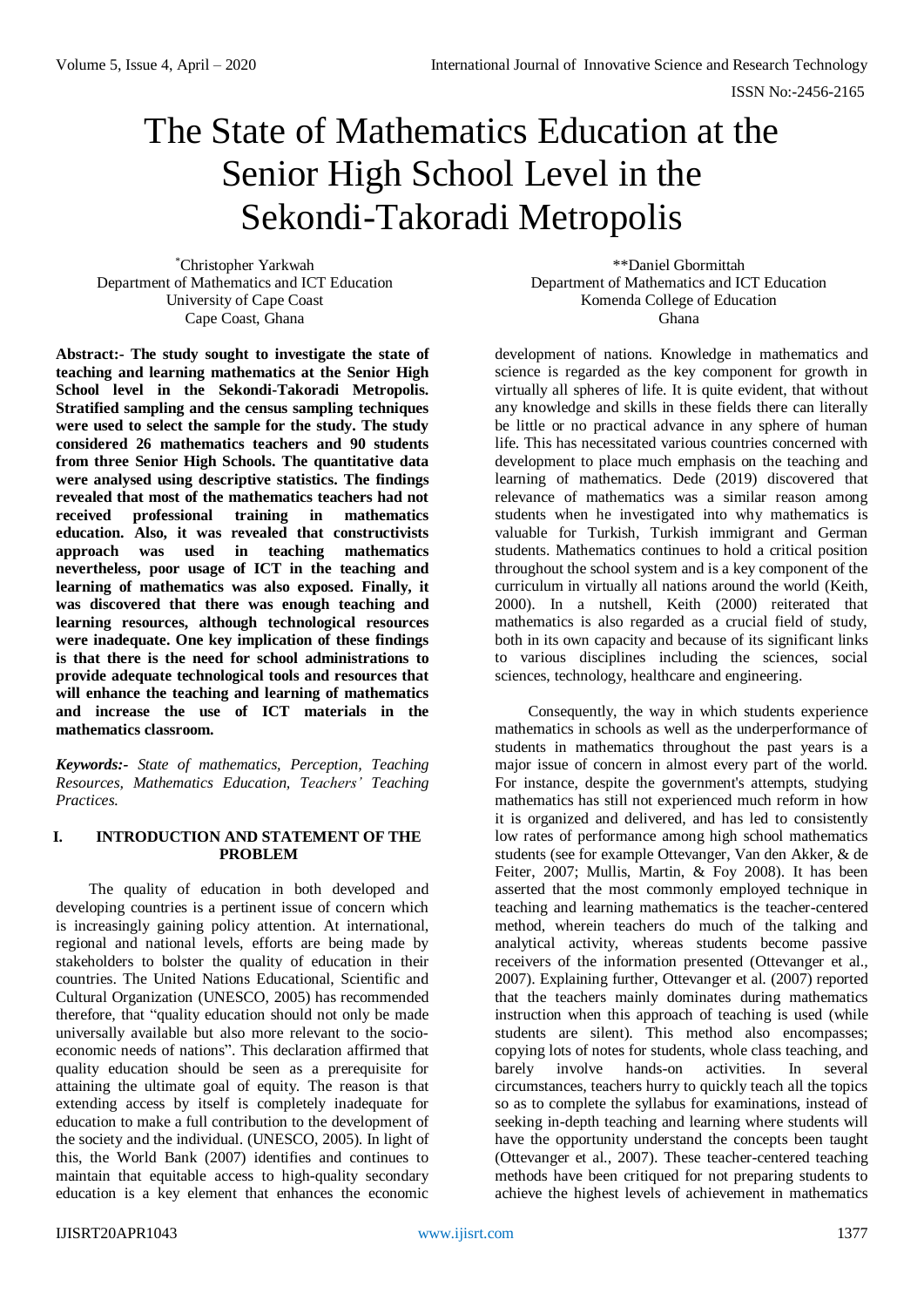(Hartsell, Herron, Fang, & Rathod, 2009). Likewise, Baker (2008) notes that many other students are unable to conceptualize and implement their problem-solving skills while addressing daily problems they encounter. Consequently, enhancing mathematics instruction has become a subject of great interest in almost all parts of the world throughout the last three decades.

In Ghana, a number of initiatives have been introduced by government and other stakeholders in the education sector to encourage efficient and effective mathematics instruction with the intention of making the subject more enjoyable and exciting to study (Anku, 2008). For example, the Ministry of Education (MoE) reviewed the teacher education curriculum in 2003 in collaboration with the Teacher Education Division (TED) and converted all Initial Teacher Training Colleges (ITTC's) to the diploma awarding institutions with the aim of improving teachers ' knowledge of content and pedagogical skills in the numerous areas of study. Teacher training colleges were elevated as accredited institutions to award degrees in 2018 in order to improve the quality of teachers produced in the country. Moreover, in partnership with several other international organizations including United States Agency for International Development (USAID), Japan International Cooperation Agency (JICA) and Department for International Development (DFID), Ampiah Akwesi, Kutor,and Brown-Acquaye, (2000) reports that the Ministry of Education, have also shown remarkable commitment by undertaking initiatives to strengthen mathematics and science education at the primary, secondary and tertiary levels. The government introduced a new mathematics curriculum in September 2007 which demonstrated a paradigm shift in the country's mathematics education and other subjects in the school curriculum. While there is no agreement as to what actually constitutes the ideal mathematics teaching and learning activities in Ghana, the 2007 curriculum presents new concepts and orientations centred on constructivism philosophies (MoESS, 2007).

Studies in Ghana, (see for example; Eshun, 2004; Eshun-Famiyeh, 2005) also revealed that mathematics remains one of the most challenging subjects in the curriculum of the school; this particular perception is manifested in the performance of the students over the years. Obviously the performance of students in WASSCE (2017) declined in core mathematics particularly in comparison with that of 2016. For some time now, the ways employed in teaching and learning mathematics in Ghana, as well as how to improve the mathematics instruction in schools at all levels has been the subject of national enquiry. In reference to this, several scholars (e.g. Eshun, 2004; Mereku, 2004; Eshun-Famiyeh, 2005), educators as well as other academic stakeholders carried out observational research on the issue and the path forward. In addition, comparably a handful of studies have looked at mathematics teaching and learning within the Ghanaian context, specifically, in the Sekondi-Takoradi metropolis. Whereas a number of studies (see for example Eshun, 2004; Mereku, 2004; Eshun-Famiyeh, 2005) have

investigated classroom activities in mathematics in the Cape Coast Metropolis at the primary and junior secondary levels, very little is known about the state of the teaching and learning of mathematics at the senior high school level in the Sekondi-Takordi Metropolis, thus, this study seeks to investigate into the state of mathematics education in the Sekondi-Takoradi metropolis. The research therefore aims to examine the status of variables such as the quality of teachers, methods used in teaching mathematics, students' perception about the teaching practices of their teachers, resources including technological tools available for teaching and learning mathematics in this era of massive government support for the senior high schools in Ghana.

# **II. RESEARCH QUESTIONS**

The specific research questions addressed in this research comprised:

- $\triangleright$  What is the background qualification and years of teaching experience of mathematics teachers at the Senior High School level?
- $\triangleright$  What instructional methods are used for teaching mathematics in the Sekondi-Takoradi Metropolis?
- What are students' perception of their mathematics teachers' teaching practices?
- $\triangleright$  What is the extent of coverage of content of mathematics syllabus?
- $\triangleright$  What resources are available for teaching mathematics at the Senior High Schools?

# **III. DESIGN AND INSTRUMENTATION**

The descriptive survey design was employed for this study. The descriptive survey design, as said by Gay (1992), is an effort to gather data from members of the population to establish the present status of that group with regards to one or more variables. This justifies the choice of descriptive survey design by the researchers because in this study, the researchers drew out samples with the aim of making generalisations about the population on the basis of the sample analysis. Also, Kothari (2004) accentuated that research studies concerned with specific predictions, with narration of facts and characteristics concerning individual, group or situations are all examples of descriptive research studies. This exactly was the primary focus of the study, hence adopting the descriptive survey design. Questionnaire was the main instrument used for data collection for the study. Two separate forms of instruments of which both were closed ended for teachers and students were developed and used for data collection. The questionnaires were divided into two aspects (Sections A and B). Section A, which was made up of four items required respondents to provide their background information especially their educational qualification and section B, comprised 15 items which aided in answering the research questions.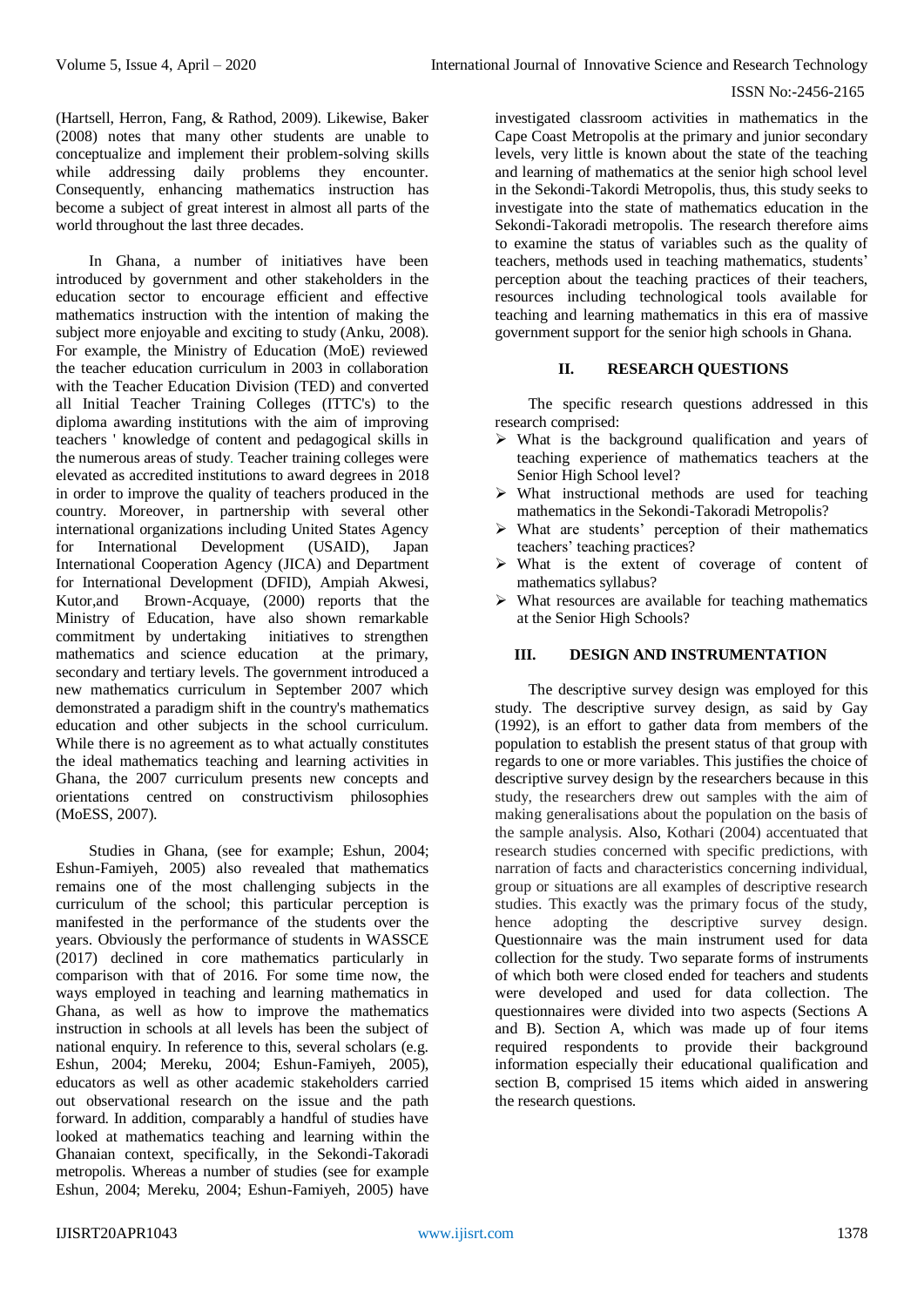#### **IV. SELECTION OF PARTICIPANTS**

The population for the study comprised mathematics teachers and second year students in the public SHS in Western Region of Ghana, specifically, the Sekondi-Takoradi metropolis. Second year students were targeted because these students would have experienced mathematics teaching for almost two years since final year students were busy preparing for their final examinations. The sampling procedure for this study was in two phases. The schools that were involved in the study were selected based on the Ghana Education Service categorisation of schools (Ministry of Education, 2009). These categories form the strata where simple random sampling technique was used to select a school from each stratum within the Sekondi-Takoradi Metropolitan Assembly (STMA). A school was randomly selected from this number of categorizations in order to increase the maximum variation of the study sample and to have a fair idea of what is happening in terms of the research focus. The census sampling method was used to select all the mathematics teachers in the 3 selected schools, since the population was small, data was collected from all the mathematics teachers in the schools involved.

# **V. VALIDITY AND RELIABILITY OF INSTRUMENT**

A team of lecturers from the department of mathematics and ICT education, University of Cape Coast, who are well versed in the issues of mathematics education were deployed to critically scrutinise the research instrument to ensure that the items on the questionnaire have a logical link (face validity) with objectives of the study. It is equally important to note that, the items on the research instrument were subjected to further scrutiny to ensure that it covers the full range of the issue being measured which is the content validity of the instrument. Kumar (2011) describes reliability of an instrument as the quality of a measurement procedure that provides repeatability and accuracy. In order to certify that the research instrument has the ability to produce consistent measurements each time, internal consistency was used to measure the reliability of the instrument. A Cronbach alpha of 0.742 was recorded which indicates a strong reliability for the instrument that was used for the study. To support

this assertion, Jackson (2015) stated that a Cronbach's alpha of 0.7 or above signifies strong reliability for the instrument.

#### **VI. DATA COLLECTION PROCEDURE**

Collection of data for the study started with negotiating access to the schools. Permission was sought from the school authorities in the region. An official letter of introduction was sent to these schools which were eventually selected for the study. Students were made to complete the questionnaire at a sitting. The completed questionnaires were collected the same day. The teachers' questionnaires were also administered to the mathematics teachers in all the three selected SHSs for the study. In all 26 mathematics teachers in the 3 Senior High Schools completed the teachers' questionnaire whereas 90 students were made to complete the questionnaire at a sitting.

#### **VII. DATA ANALYSIS AND DISCUSSION**

To be able to identify the state of mathematics education in the STMA, the data collected was processed and analysed. After screening the completed questionnaires for errors, they were coded and data was entered for the analysis. Descriptive statistics (frequencies, percentages, mean and standard deviation) were the statistical computations that were performed during the data analysis stage.

- *A. Results*
- *Research Question One*
- What is the background qualification and years of teaching experience of mathematics teachers at the Senior High School level?

The first research question sought to collect information about the teachers' professional qualifications and experience of teaching mathematics. The purpose of this question was to ascertain the number of teachers who have undergraduate degrees or postgraduate degrees in education or non-education but nonetheless were teaching in the Sekondi-Takoradi Metropolitan Assembly (STMA).

| <b>Background Qualification</b> |           |                 | <b>Teaching Experience</b> |           |
|---------------------------------|-----------|-----------------|----------------------------|-----------|
|                                 | Frequency | Percent $(\% )$ | <b>Years of Teaching</b>   | Frequency |
| M.Ed.                           |           | 30.8            | $0 - 5$                    |           |
| 1st Degree (BSc/BA)             |           | 42.3            | $6 - 10$                   |           |
| 1st Degree (Ed.)                |           | 26.9            | $11 - 15$                  |           |
| Total                           | 26        | 100.0           | $\leq 16$                  |           |

Table 1:*-* Level of Qualification and Experience of Mathematics Teachers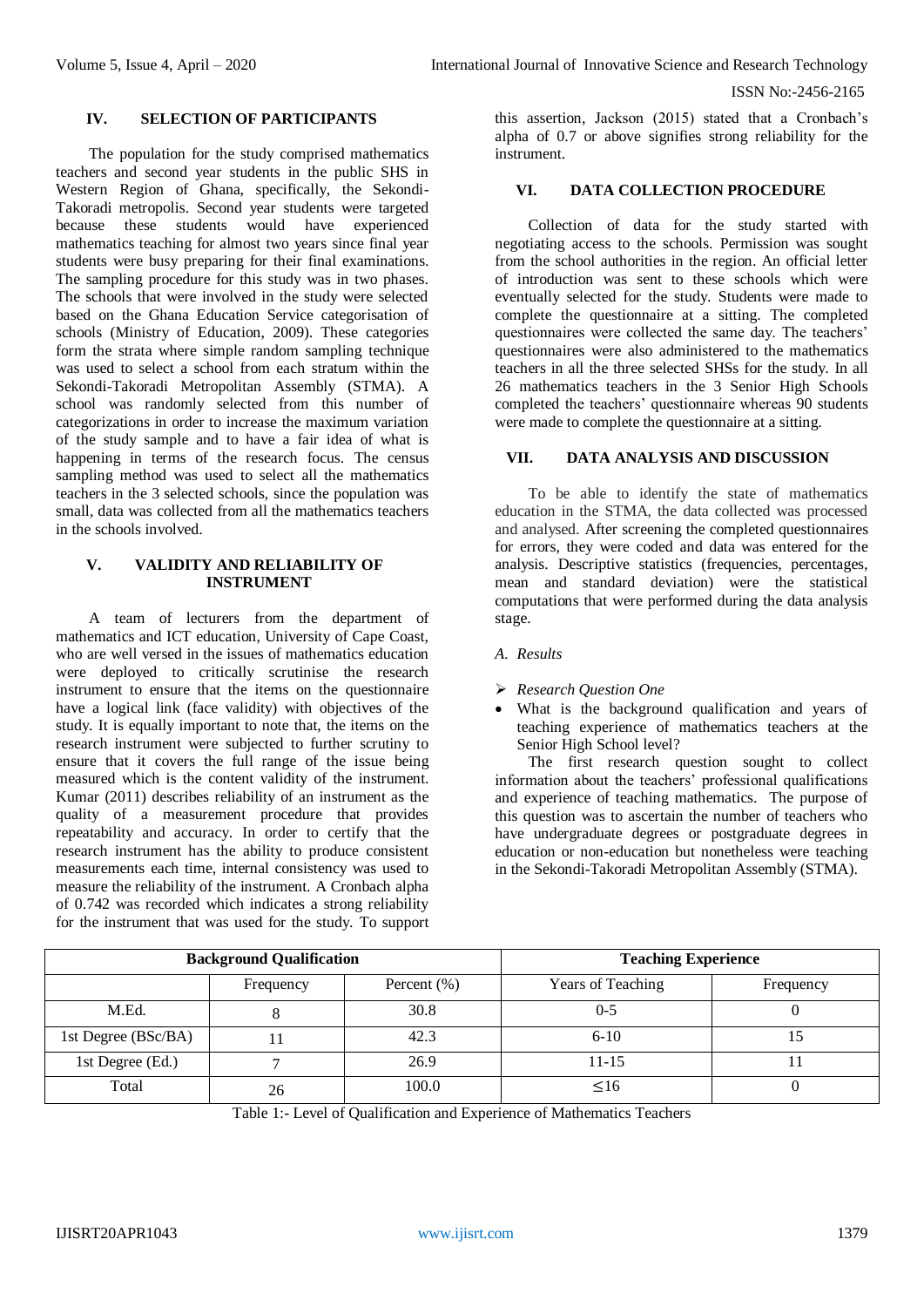The results indicate in Table 1 revealed that, out of the 26 teachers who participated in the study, 15 representing 57.7% were have a background qualification in mathematics education. On the other hand, 11(42.3%) of the teachers involved in the study had no background training in mathematics education. Also, the results revealed that 15 out of the 26 mathematics teachers have taught mathematics for 6-10 years whereas 11 teachers have taught mathematics for 11-15 years. This result shows that 42.3% of the teachers are more experienced as against 57.7% of the mathematics teachers.

- *Research question two*
- What instructional methods are used for teaching mathematics in the Sekondi-Takoradi Metropolis?

This research question sought to find out from the mathematics teachers the instructional methods they use for teaching mathematics. To answer this research question, teachers were asked to tick in the appropriate column for response to the statements where 5=Always, 4=Most of the times,  $3=$  sometimes,  $2=$  not often,  $1=$  never. Frequencies and percentages were used to analyse the results. It was revealed that most of the teachers representing 20(76.9%) "Not often" teach mathematics through teacher centred approach. On the contrary, 15(57.7%) of the teachers 'Always' and 11(42.3%) of the teachers 'Most of the time' teach mathematics through student centred approach. On the Teacher feedback and guidance, all the teachers agreed to always and most often, giving students constructive feedback and guidance. Also, 16(60%) and 10(40%) of the teachers always and most of the times respectively allow students to ask questions. In a nutshell, majority of the teachers expressed a poor usage of ICT in the teaching and learning of mathematics, as all the teachers (100%) agreeing to the fact that they have never looked for information on the internet at school to teach mathematics, one respondent representing 3.3% indicated that he/she does not often use computers to model mathematical concept and the remaining respondents representing 96.7% never use the computers to model mathematical concept.

- *Research question three*
- What are students' perception of their mathematics teachers' teaching practices?

The purpose of this research question was to find out from the students their perception of their teachers teaching practices. To answer this research question, students were asked to tick on a four-point Likert scale in the appropriate column for response to the statements where they: Strongly Disagree (1), Disagree (2), Agree (3), Strongly Agree (4). Frequencies, percentages, mean and standard deviations were run to explore the students' perceptions of their teachers teaching practices. On the students' perception of their teachers' teaching approaches, all the students strongly agreed to the fact that their teachers use the constructivists approach to the teaching and learning of mathematics. As most of the students, 48(53.3%) and 42(46.7%), strongly agreed and agreed respectively that their teachers always expect them to work on their own asking question from time to time. From the results, the overall and individual means and standard deviation scores

provide evidence that shows that on the whole, SHS students from the selected schools perceived their teachers' teaching practices to be positive. For example, item 16 was used to find out whether the teacher normally marks students' exercises and discusses results with them, with mean of 3.48 and standard deviation of 0.50 indicates that teachers enact this practice. An overall mean of means (M=3.45, SD=0.75) of the items suggests that students have positive perception and agrees that their teachers make use of constructivist teaching practices during classroom instruction in mathematics. On the usage of computers and other technological tools in teaching mathematics, responses of the students affirmed the earlier findings indicated by the teachers. The results indicated that 46(51.2%) disagreed and 43(47.8%) of the student respondents strongly disagreed to the item which indicated that their teachers use computers to demonstrate mathematical concepts.

*Research Question Four*

 What is the extent of coverage of content of mathematics syllabus?

The aim of this research question was to determine whether the mathematics teachers are able to cover what they are to expose their students to as indicated in the mathematics syllabus in a semester. Results are illustrated in Table 2.

| Percentage of Mathematics<br>syllabus coverage | Percentage of teachers |  |
|------------------------------------------------|------------------------|--|
| 50%                                            | 3.8                    |  |
| 60%                                            | 73.1                   |  |
| 70%                                            | 23 1                   |  |

Table 2:*-* Coverage of the senior high school Mathematics syllabus

Table 2 indicates that 1(3.8%) of the teachers are able to cover 50% of the mathematics syllabus, with a majority of the teachers, 19(73.1%), being able to cover 60% and the remaining 6(23.1%) of the teachers covering 70% of the entire mathematics syllabus for the Senior High School level. This result shows that teachers are not able to cover more than 70% the content of the Senior High School mathematics syllabus. It can be inferred from this finding that, most of the students may go into their final examinations without completing the entire mathematics syllabus.

#### *Research Question five*

 What resources are available for the teaching and learning of mathematics at the senior high school level?

The primary purpose of this research question was to elicit response from the teachers about the availability of teaching and learning resources. Results depicted that, all the teachers agreed to having 'enough' mathematics syllabus, textbooks, library books, classroom furniture and chalk or maker. Again, from the results, almost all the teachers agreed to 'Too few or little' and 'Not at all' on the availability of computer resources such as projectors, computer software, computers with internet connectivity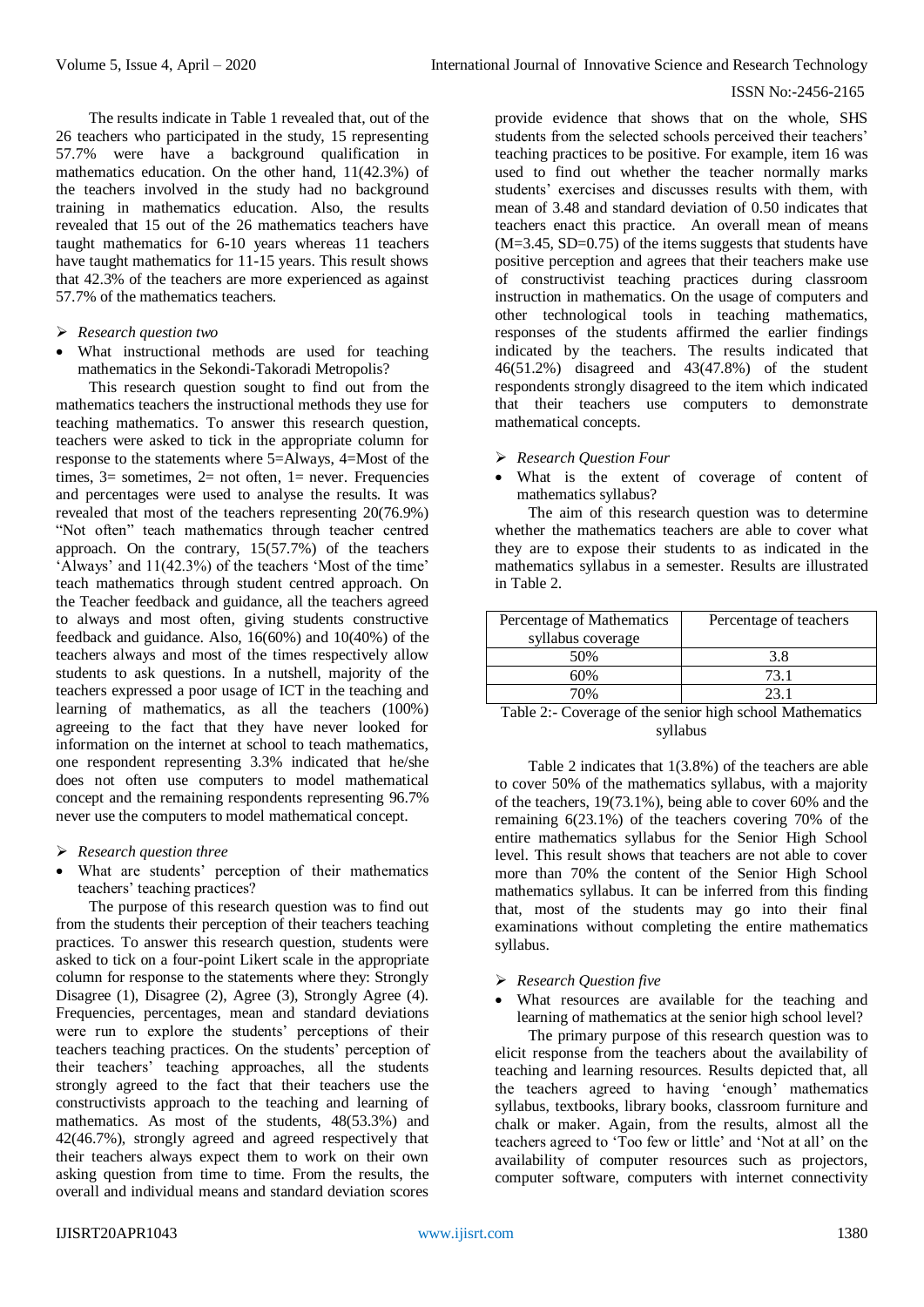for the teaching and learning of mathematics, as 57.7% and 42.3% of the teachers agreed to 'Too few or little' and 'Not at all' calculators respectively. This suggests that although Senior High School mathematics teachers in the selected schools have access to some teaching materials such as syllabus, textbooks, chalk/markers, they are not endowed with technological resources in order to use them in their mathematics instruction.

## *B. Discussion of results*

In Ghana, there is a nationwide trend of having more teachers who are females than male teachers, particularly in elementary schools (Ampiah et al., 2000). Ironically, only eight (8) out of the 26 mathematics teachers who completed the questionnaire for the teachers were females. Though in the Metropolis there were as many male teachers as female teachers, the number of male mathematics teachers surpassed that of their female colleagues. The findings suggest that students generally concur that their teachers exhibit their teaching practices through student-centred approaches which are congruent with teaching practices reported by the teachers themselves. According to the results from the teachers ' survey, for instance, most students agreed that their instructors aim to clearly explain information and keep students from making errors. Additionally, most students suggested that their instructors encourage them to discuss ideas with their classmates, which is also compatible with the teaching practices reported by the instructors. In Ghana's mathematics curriculum, the prescribed method of teaching is the use of cooperative learning through which students may work with their colleagues to build new knowledge and understanding and assume responsibility for their own learning (MoE, 2007). This shows that methodologically, teachers and students are doing what the syllabus entreat them to do. It confirms the argument of Hodson (1993) that the best way to learn mathematics is through constructive engagement with peers and the instructor. In addition, most respondents indicated that they use the recommended books which attempt to enhance the active engagement of students in the process of teaching and learning. Using these prescribed textbooks provides all learners with a level ground and also exists to serve as a source of reference material for both teachers and students (Vincent & Stacey, 2008). Nevertheless, given the value of textbooks, their explanations and tests, Vincent and Stacey (2008) argued that relying solely on textbooks have recognized an impact that they are weak in actual-life applications of mathematics hence, encouraging shallow teaching and learning.

Again, Willis (2010) argued that students ' mistakes and misconceptions are regarded as essential, as teachers can always use errors to measure their teaching and students understanding. Agreeing to this finding, the findings suggest that the most of teachers try to give students' positive feedbacks on their errors and correct their mistakes.

In addition, teachers' and students' responses agreed to the poor usage of ICT in the teaching and learning of mathematics in the senior high school. Though the government of Ghana has advocated for the usage of ICT in the teaching and learning of mathematics, students and teachers in the STMA have not had much exposure to that effect. No teacher was found to have covered the mathematics syllabus wholly in a particular semester, and this clearly indicates student's inability to learn what they need to know before they graduate.

The teaching and learning resources were put into three categories; curriculum materials, mathematical tools, and buildings and furniture. The result from the data analysed revealed that majority of the schools had enough access to mathematics syllabus, textbooks and mathematics books in the library. The result indicated that classroom furniture's, were available in all the schools but the only problem was that they were not enough. This has caused students to stand or perch on chairs in the classrooms where you can count as many as eighty or more students in a class which was to contain thirty-five to forty students. Situations like this may not allow teachers to cater for the individual needs of the student since they cannot move round to supervise students' work in mathematics. This is so because the curriculum materials are the basic things a teacher needs to discharge his/her duties even if there are no classrooms because of their importance to education. Slattery and Carlson (2005) affirms the importance of a syllabus by saying that it is a contract between the teacher and the student and spells out what happens if a student fails to meet course expectations. As a contractual document, whatever is in it must be respected by both the teacher and student and for that reason, the Ghana Education Service and the ministry of education have made the syllabus available to all schools. With the available mathematics syllabuses in the schools, mathematics teachers will know what to teach at a particular point in time. It is not surprising to see mathematics textbooks available in all categories of schools because according to Rezat (2009), it is one of the most important teaching and learning resources. This will help students to learn a lot of things on their own and to do enough practice of what they have learnt in the classroom.

Averagely, all the schools in the various categories have enough curriculum materials for use by both teachers and students. Apart from chalk/marker board drawing instruments and mathematical set for students, which are highly available in all school categories, some of the other mathematical tools are simply available in less quantity and others not available at all in all the school categories. With the unavailability of most of the mathematical tools in schools, teachers will not be able to function at their best in terms of lesson delivery. All the students and teachers agreed to the poor state of the usage of ICT in the teaching and learning of mathematics, though it is iterated by Guerrero (2010) who indicated that one area that has seen dramatic growth in the influence and applications of ICT on the development of content and the evolution of instruction is mathematics and the American Association of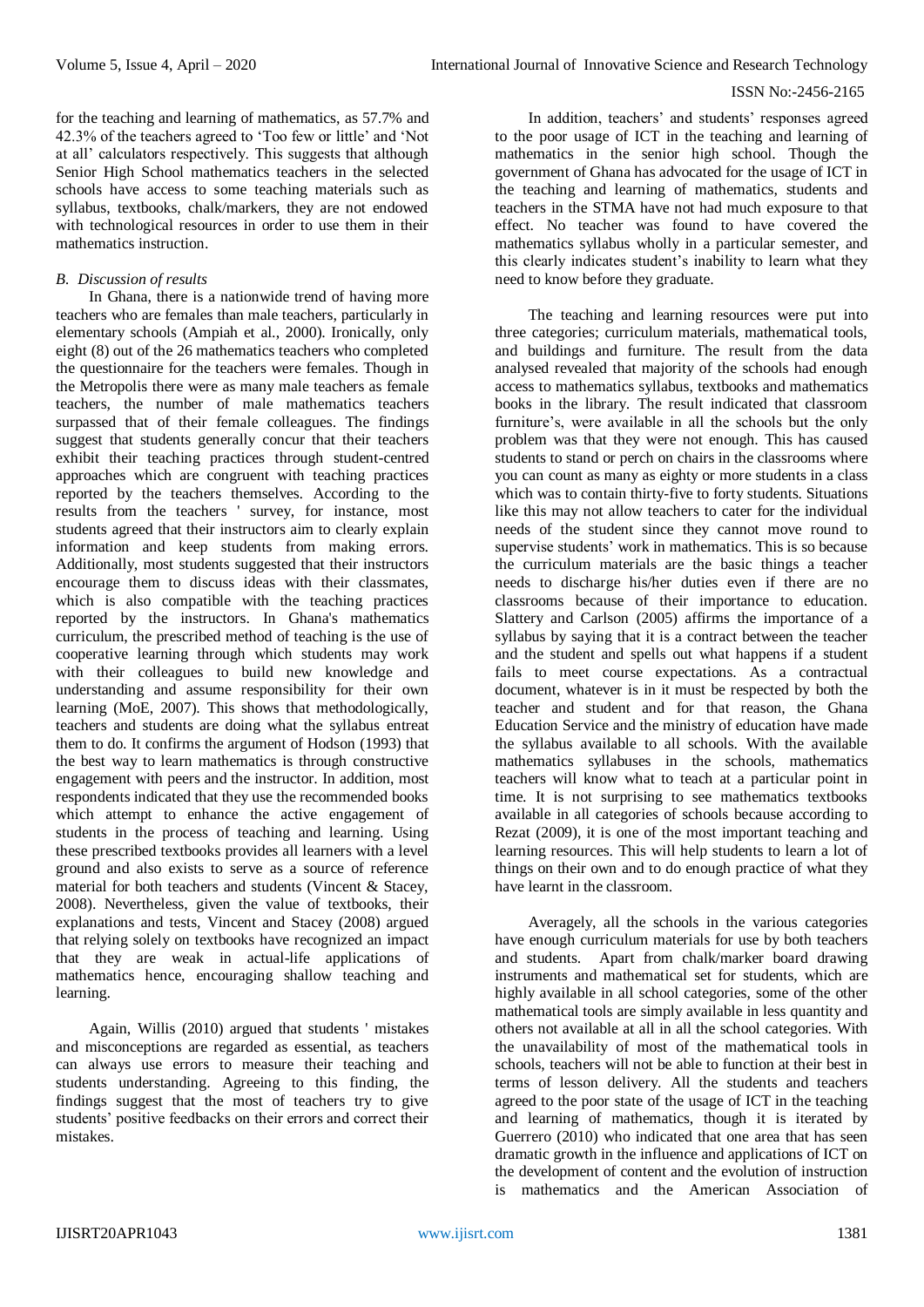Mathematics Teacher Educators (2006) stated that "ICT has become an essential tool for doing mathematics in today's world, and thus, it is essential for the teaching and learning of mathematics" (p. 1). This finding shows that there is an inadequate usage of ICT in teaching and learning of mathematics. However, the question to be asked in STMA is "How can teachers prepare their students for the world of work in this technological age where there are no computers, internet connection, and mathematics software to use in the teaching and learning of mathematics in our schools?"

# **VIII. CONCLUSIONS, RECOMMENDATIONS, AND IMPLICATIONS OF THE FINDINGS TO THE TEACHING AND LEARNING MATHEMATICS**

Although this study is delimited to a small population, the key findings offer a suitable premise to draw some conclusion. The majority of mathematics teachers of the respective schools have received professional training in mathematics education. Though majority of the teachers involved in the study have background qualification in mathematics education quite a number (42.3%) have no background qualification in mathematics education. The implication of this is that the methodological approach of these 42.3% of teachers may have an impact on students learning as well as performance in the subject. Also majority having background training in mathematics education presupposes that they are more than capable of handling students conceptual and procedural difficulties to enhance teaching and learning. It is recommended based on the find that a study be conducted to find out whether two groups of teachers differ significantly in terms of knowledge and teaching.

Another conclusion from this study is the fact there are more experience teachers teaching mathematics in our schools as against novice teachers. This presupposes that novice teachers have the opportunity of tapping into the knowledge base of these experience ones to inform the way things are done in the mathematics classroom. It also means that at any point in time students can fall on the amalgams of the knowledge possessed by teachers to maneuver their way through any difficulty. It is however recommended that a study be conducted to ascertain whether there is any difference in the knowledge base of these two groups of teachers in teaching mathematics.

Also, the finding of this study show that teachers are adopting constructivist teaching practices in their mathematics instruction in Senior High Schools as enshrined in the Ghanaian mathematics curriculum. This implies that the objective of changing from the use of conventional methods in teaching mathematics to a more student-centred approach (constructivist practices) by curriculum developers is being achieved. It would be ideal however to find out from mathematics teachers their perception towards the constructivist teaching approach.

It can also be concluded that mathematics teachers in the metropolis in question are unable to complete the

content stipulated in the mathematics syllabus. The implication of this is that students would go into their final examination with some knowledge gap. It is recommended that a research is conducted to find out what causes mathematics teachers' inability to complete the content stipulated in the syllabus vis-à-vis students pass rate in those areas in question.

From the study, it was clear that there are enough resources for the teaching and learning of Mathematics. However, there were little or no ICT resources for the teaching and learning of mathematics. The implication of this finding to the teaching and learning of mathematics is that teachers will not have the opportunity to inculcate technology in their mathematics instruction since the resources are not available. It also means that the issue of innovation in teaching and learning the subject in the metropolis is problematic. It recommended that government, non-governmental organisations as well as school authorities team up to provide the needed ICT resources in the schools to help inject innovation into the teaching and learning of mathematics. It is also recommended that in-service training be organised for mathematics teachers to empower them on the usage of ICT tools. It is suggested that a research should be conducted on the effects of the use of ICT in the teaching and learning of mathematics and its impact on students' performance.

Generally, it would be ideal to conduct a research into the state of mathematics education across the country to addressing the issues confronting the teaching and learning of the subject.

#### **REFERENCES**

- [1]. American Association of Mathematics Teacher Educators, (2006). *Preparing teachers to use technology to enhance the learning of mathematics*. Retrieved from http://www.amte.net on August 12, 2008
- [2]. Ampiah, J. G., Akwesi, C.K., Kutor, N. K. & Brown-Acquaye, H. A. (2000). *Perception of Teachers, Pupils and Parents about Science and Mathematics*: STM/JICA Project, Report 2, Accra Ghana.
- [3]. Anku, S. E. (2008). *Revamp Mathematics Education in Ghana*. Retrieved, from [www.ghana.gov.gh/ghana/revampmathematicse](http://www.ghana.gov.gh/ghana/revampmathematics)ducati onghana.
- [4]. Asiedu-Addo, S. K. & Yidana I. (2004). Mathematics Teachers' Knowledge of the Subject Content and Methodology*. Mathematics Connection, 4*, 45-51.
- [5]. Baker, T. (2008). A Methodology of the Investigation of Interventions to Improve Student's Attitude to Mathematics in Interdisciplinary Science. *Philosophy of Mathematics Education Journal, 23*.
- [6]. Dede, Y. (2019). Why Mathematics Is Valuable for Turkish, Turkish Immigrant and German Students? A Cross-Cultural Study. In *Values and Valuing in Mathematics Education* (pp. 143-156). Springer, Cham.